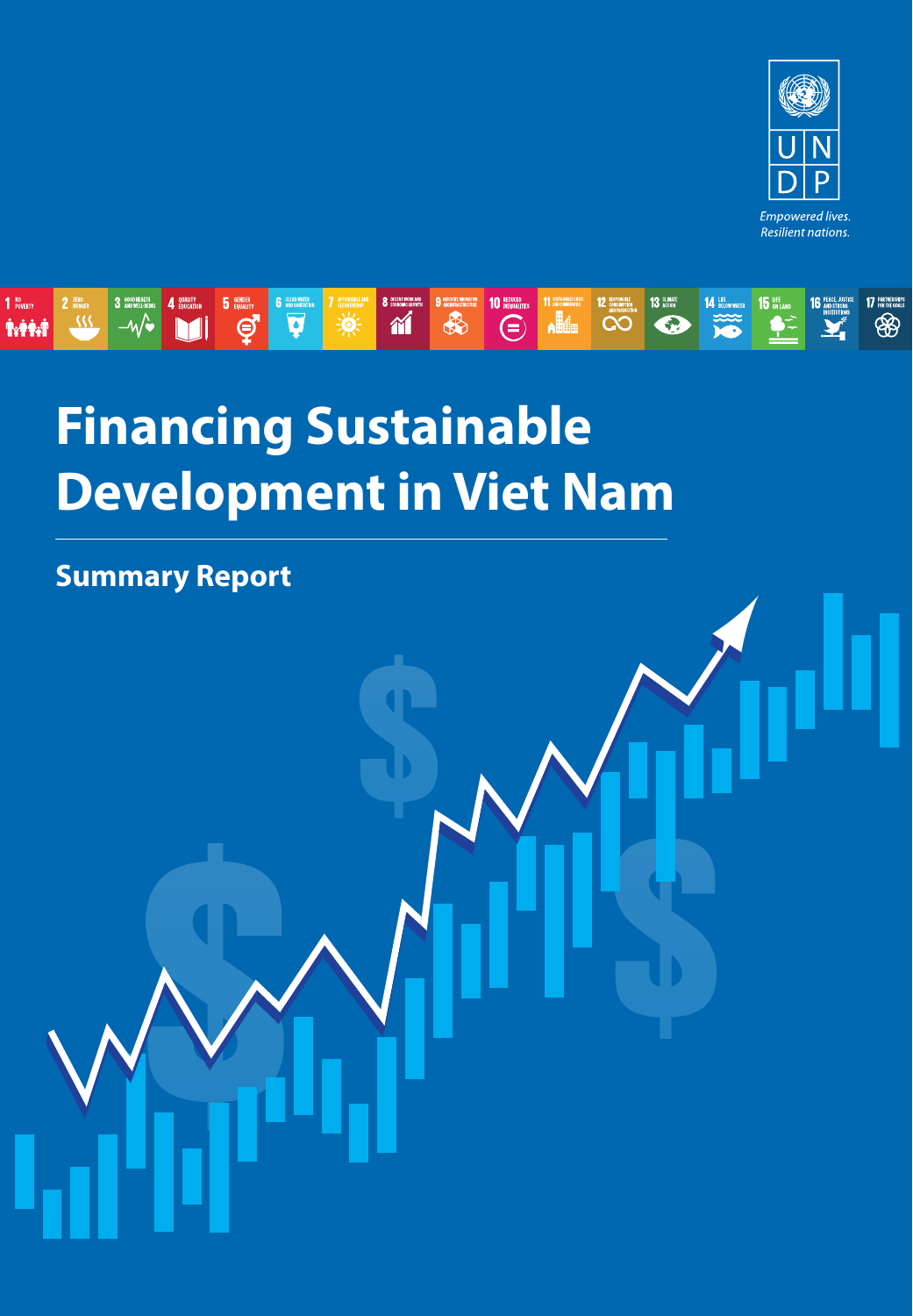# **Financing Sustainable Development in Viet Nam**

**Summary Report**

Link to full report: http://www.vn.undp.org/content/vietnam/en/home/library/poverty/DFA.html

This Report was commissioned by the United Nations Development Programme (UNDP) in Viet Nam, prepared by a team consisting of Dr. Ho Dinh Bao (national consultant, Lecturer, Faculty of Economics, National Economics University, Ha Noi) – team leader, Dr. Vu Cuong (national consultant, Lecturer, Faculty of Economics, National Economics University, Ha Noi) – responsible for inputs on international public and private development finance, and Mr. Nguyen Trong Nghia (consultant) – responsible for inputs on domestic public finance.

*The views expressed in this report are those of the authors and do not necessarily reflect those of UNDP, the United Nations or any of its affiliated organizations.*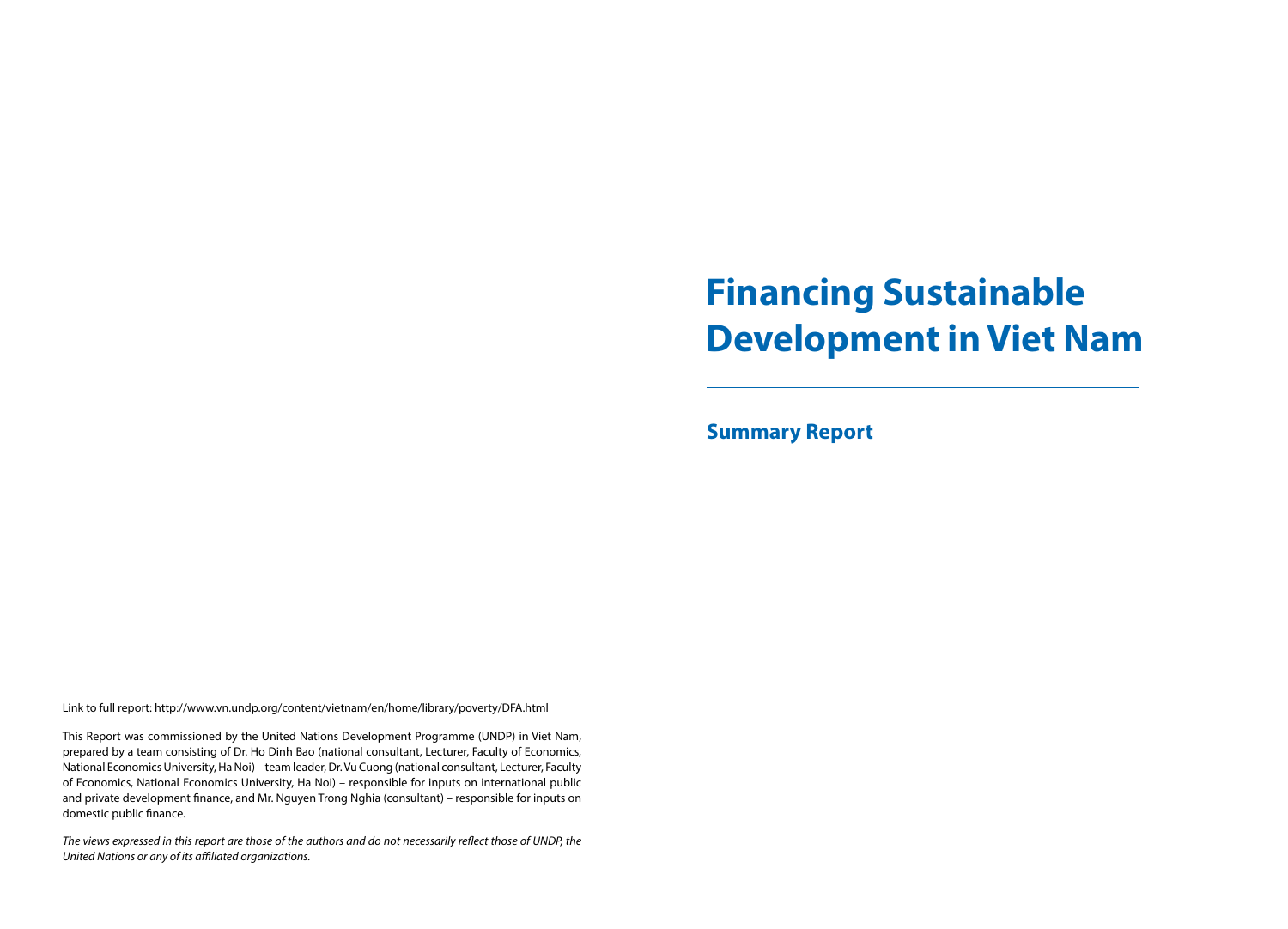## **Foreword**

With the overall objective to support Viet Nam's efforts to reform the mobilization, utilization and management of development finance to implement the 2030 Sustainable Development Agenda and achieve Sustainable Development Goals (SDGs), this report "Financing Sustainable Development in Viet Nam" provides an overview of the changing development finance landscape facing the country. Using the lens of the Integrated National Financing Framework (INFF), it analyzes the composition, characteristics and trends of Viet Nam's development finance and development investment resources, with comparisons to other countries mainly from the ASEAN region.

This report finds the acceleration in the development of Viet Nam's private sector, and expanding domestic private finance are key priorities for Viet Nam to meet the financial requirements to achieve the SDGs. Expanding the tax base as a more regular source of revenue, increasing revenue from improved management of State assets, while enhancing the efficiency of government spending and public investment with sound public debt management, are essential to ensuring public finance resources effectively contribute to SDGs achievement. This report also highlights the need to ensure a smooth transition from official development assistance (ODA), better management of interactions between development finance sources, and more effective coordination and synergies among different financial resources.

The intention of the report is to highlight the key challenges and opportunities in mobilizing the right scale and mix of financial resources and to provide insights into how all resources (public, private, national and international) can be better integrated and utilized for financing sustainable development and achievement of SDGs in Viet Nam.

Cartilian

Caitlin Wiesen UNDP Country Director

Viet Nam has entered a new development stage as a lower middle-income country in the context of a fast-changing development finance landscape that calls for a shift in strategy to mobilize and utilize its development financial resources.

This study "Financing Sustainable Development in Viet Nam" aims to support Viet Nam in developing such a strategy. Through the lens of the Integrated National Finance Framework (INFF) outlined in the Addis Ababa International Conference on Development Financing, it provides an overview of the changing development finance landscape facing the country, an analysis of resource characteristics and trends, international comparisons with ASEAN countries and recommendations. These insights will support Viet Nam in its increasingly critical work to rethink the way it mobilizes development finance resources and better manages their linkages to ensure all resources are, in integrated ways, utilized effectively to achieve the country's ambitious sustainable development goals (SDGs).

#### Changing Development Finance Landscape

While total development finance resources (public and private, international and domestic) in Viet Nam have grown in volume, with per capita levels of financial resources having increased from USD511 in 2002 to USD1,226 in 2015, they are still below the average for ASEAN countries (USD1,937). Moreover, the total investment-to-GDP ratio has declined since 2007. Viet Nam's total investment-to-GDP ratio, once the highest among ASEAN countries – more than 30% of GDP since 2000 and reaching almost 40% of GDP in 2007, has fallen since 2007 to the ASEAN average (less than 30% of GDP) in 2015.







*Note: USD 2010, 2017-2022 estimated by IMF, Source: WDI, IFS*

Within this overall trend, notably:

- i. Government revenue has not been stable nor sustainably met increasing spending obligations
- ii. While ODA loans have been at a high level, they are now declining and becoming less concessional
- iii. With the public debt fast increasing and public debt ceiling looming, more sustainable debt management is required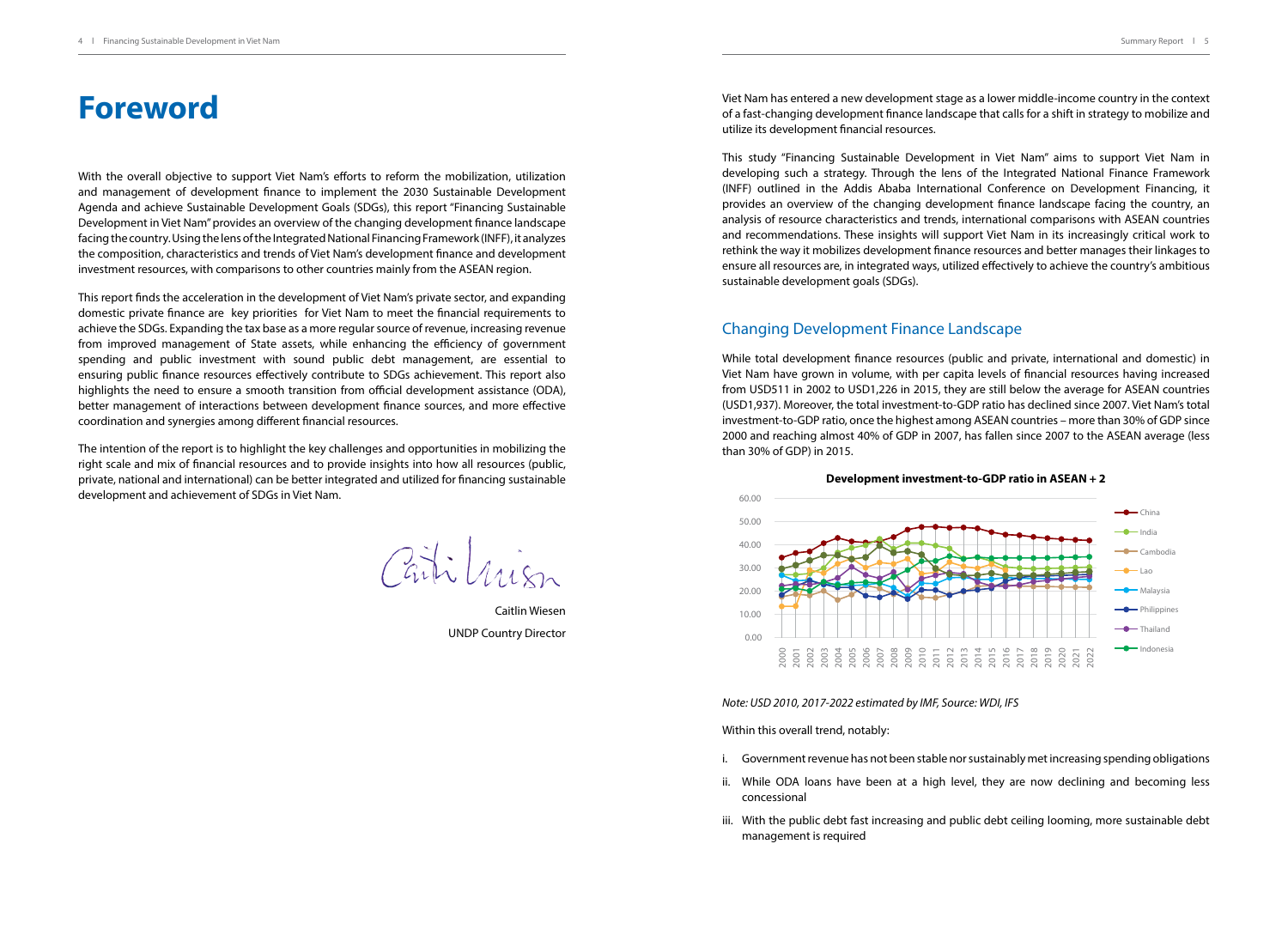- iv. FDI and remittance flows remain high compared to other ASEAN countries
- v. Most importantly, domestic private investment is lagging behind the ASEAN average and is yet to fulfill its increasingly important role as a driver of lower middle-income Viet Nam's economic growth.

#### Recurrent expenditure pressures

The needs to meet increasing recurrent expenditure obligations have placed significant pressures on the State Budget. In fact, the total volume of government recurrent expenditure (excluding principal debt repayments) jumped by 75.11% in 2015 compared to 2011 and almost double the increase in non-grant revenue (38.9%) during the same period. Among recurrent expenditures, the fastest growing spending items included administration (83.43%), education and training (78.49%) and interest payments (175.37%). This contributed to an increased State budget deficit (including principal debt repayments on government expenditures) from around 4.0% of GDP in 2011 to 6.3% of GDP in 2015.

#### Non-grant revenue: tax revenue fails to offset falls in revenue from crude oil, import-export activities

The government non-grant revenue-to-GDP ratio declined from more than 26% in 2006-2008 and 27.6% in 2010, to around 22-23% in 2012-2015. This decline was triggered by a sharp decline in oil revenues (30% of total non-grant revenue in 2005 to 12% in 2010 and only 6.84% in 2015) and in revenue from import-export activities (23.64% of total non-grant revenue in 2009 to 14.2% in 2012, 15.83% in 2013 and 17.16% in 2015) as a result of the global financial crisis.

#### **Shares of sources in total non-grant revenue**



#### *Source: MOF*

Compared to other ASEAN countries, Viet Nam's revenue-to-GDP ratio was the highest between 2000-2009 to now sit on par with the ASEAN average. With regards to other indicators, such as total volumes of revenue, revenue per capita, tax-fee revenue volumes and tax-fee revenue per capita, Viet Nam has a ranking within the CLMV (Cambodia, Lao PDR, Myanmar and Viet Nam) group of ASEAN countries.





*Note: All figures are constant 2015 USD prices, Source: WDI and IFS*

Despite government efforts to offset declines in revenue from oil and export and import activities, increased government revenues from taxes, fees and charges were insufficient to reverse the non-grant revenue-to-GDP ratio trend. Though Viet Nam's non-grant revenue-to-GDP ratio is the highest among ASEAN countries, its per capita government revenue and per capita resources mobilized from taxes-fees ranked only fifth among compared countries.

#### Central government's share of total non-grant revenue falls

During 2006-2010, local governments' average share of total revenue, from sources shared by central-local governments under the decentralization policy, was 32.4%. During 2011-2015, this share rapidly increased from 37.71% in 2011 to 41.95% in 2015. Accordingly, the share of central government revenue fell from 62.29% (2011) to 58.05% (2015), indicating weakening central government influence on: (i) big public investment projects to address key infrastructure bottlenecks and boost national economic growth and (ii) counter-cyclical spending (as local government spending tends to be pro-cyclical) to ensure macro-economic stability.

#### Government domestic borrowing spikes with significant risks

Facing a sharp decline in non-grant revenue, government borrowing during 2010-2015 accelerated - especially from domestic sources, with the domestic public debt stock in 2015 almost 2.5 times that of 2011's level to finance budget deficits and prevent a further reduction in public investment.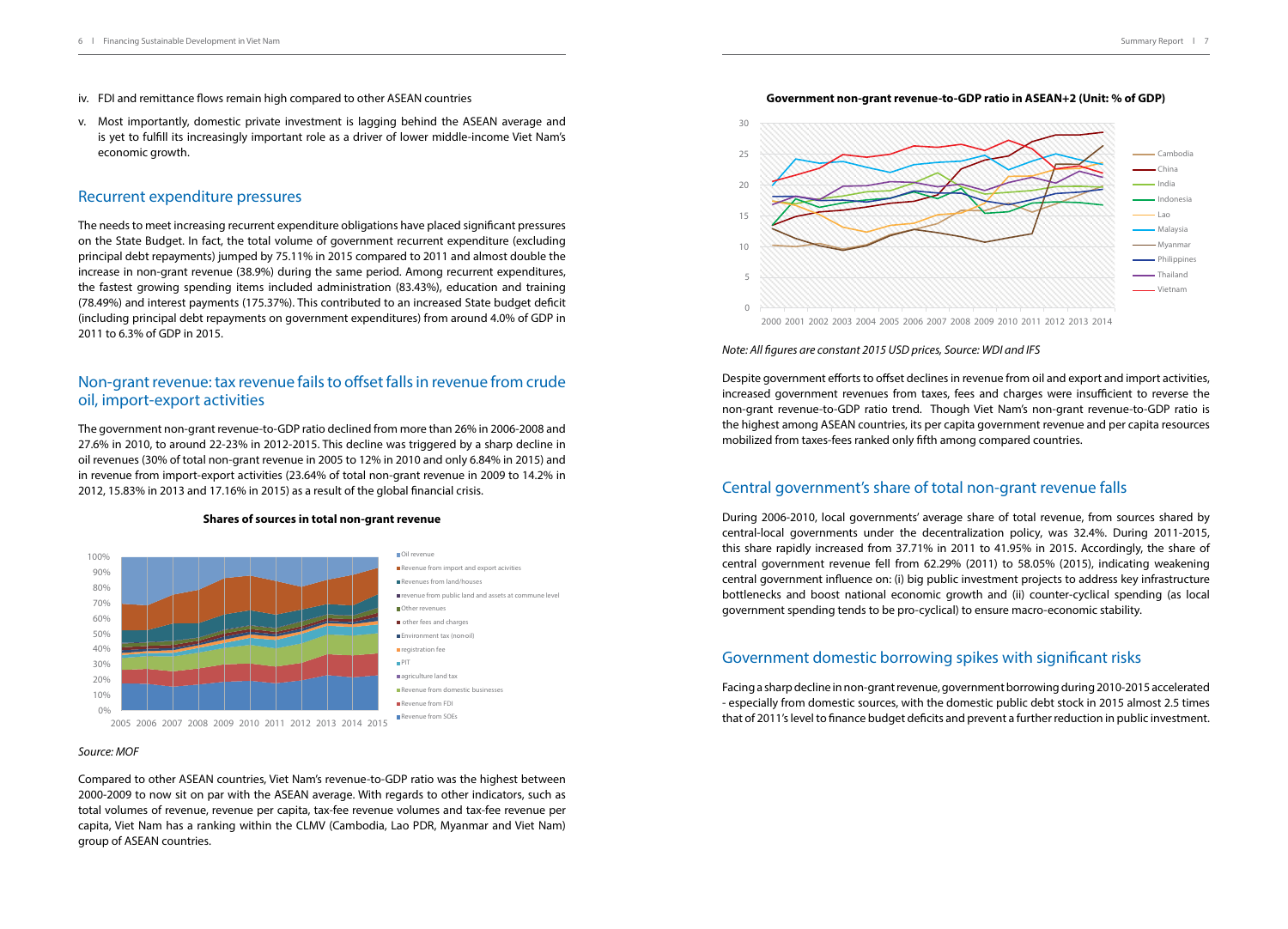**Viet Nam's public debt stock in 2011-2015 (Unit: billion USD)**



#### *Source: 5th Debt Bulletin, MOF*

This rapidly accelerating domestic public borrowing involved significant risks:

- Most government bonds were held by commercial banks: the share of government domestic bonds held by commercial banks was 79.6% at the end of 2011 and 55.4% at the end of 2016. This suggests two key risks: (i) weakening sustainability of commercial banks, as any sudden fall in government bond values would have immediate, negative consequences for banks' balance sheets and (ii) increased difficulties faced by private enterprises, especially SMEs, to access affordable credit from commercial banks.
- Most Government of Viet Nam (GOV) domestic bonds mobilized in 2010-2013 were with short maturity terms (more than 74% with 3 and less maturity terms) and high mobilization costs (the average interest rate was more than 10% for five-year bonds) resulting in very high repayment obligations which, at some points, exceeded the State budget repayment capacity during 2014-2016.
- Government borrowing from the Viet Nam Social Insurance Fund, State Capital Investment Corporation (SCIC), debt repayment and idle State Treasury funds are reaching limits, affecting the liquidity of these institutions.
- Implicit debts with GOV guarantees acquired by SOEs and local authorities present another important source of risk to debt sustainability.

These together with the high level of non-performing loans and related liquidity stresses in the banking system (particularly 2006-2010 and 2011-2015), underline an urgent need for the GOV to restructure domestic debt and revisit its domestic borrowing strategy.

#### ODA declines and loans become less concessional

Viet Nam is the largest recipient of ODA among ASEAN countries, with 37% (USD3.9 billion) of the ASEAN regional total in 2015 and a high ODA-to-GDP ratio fluctuating at 4% of GDP in the early 1990s, to 3% of GDP in the early 2000s and around 2% of GDP between 2011-2015 (compared to less than 1% of GDP in other ASEAN countries). However, ODA flows into Viet Nam have decreased markedly (especially after the country achieved lower middle-income status in 2010) and become less concessional with Viet Nam's International Development Association (IDA) graduation in 2017.

#### **ODA-to-GDP ratio of Viet Nam and other countries, Source: WDI**



Notably, ODA grants - an important financial resource for technical assistance, capacity building and policy advice - consisting of a very small proportion (1%) of ODA have reduced sharply from around USD400 million in 2012 to less than USD50 million in 2015.

#### Doors open to international funding on climate change and green growth

While the ODA-to-GDP ratio is decreasing, the Other Official Flow (less concessional loans)-to-GDP ratio in Viet Nam has increased and exceeded ratios in other ASEAN countries recently. As donors shift focus to global public good issues, such as climate change and green growth, Viet Nam is a recipient of considerable volumes of international public climate finance. During 2010-2014, it received the largest amount in the region (USD5.2 billion), consisting of small grant and nonconcessional loans and more significant concessional loans.

#### Debt stocks build up

Viet Nam's public and government debt stocks have sharply increased, with public debt-to-GDP ratio rises from 50% in 2011 to 63.7% in 2016, turning Viet Nam's ratio from the lowest in ASEAN during 2000-2005 to the highest in 2016, while the government's debt-to-GDP ratio jumped from 39.3% of GDP in 2011 to 52.7% in 2016.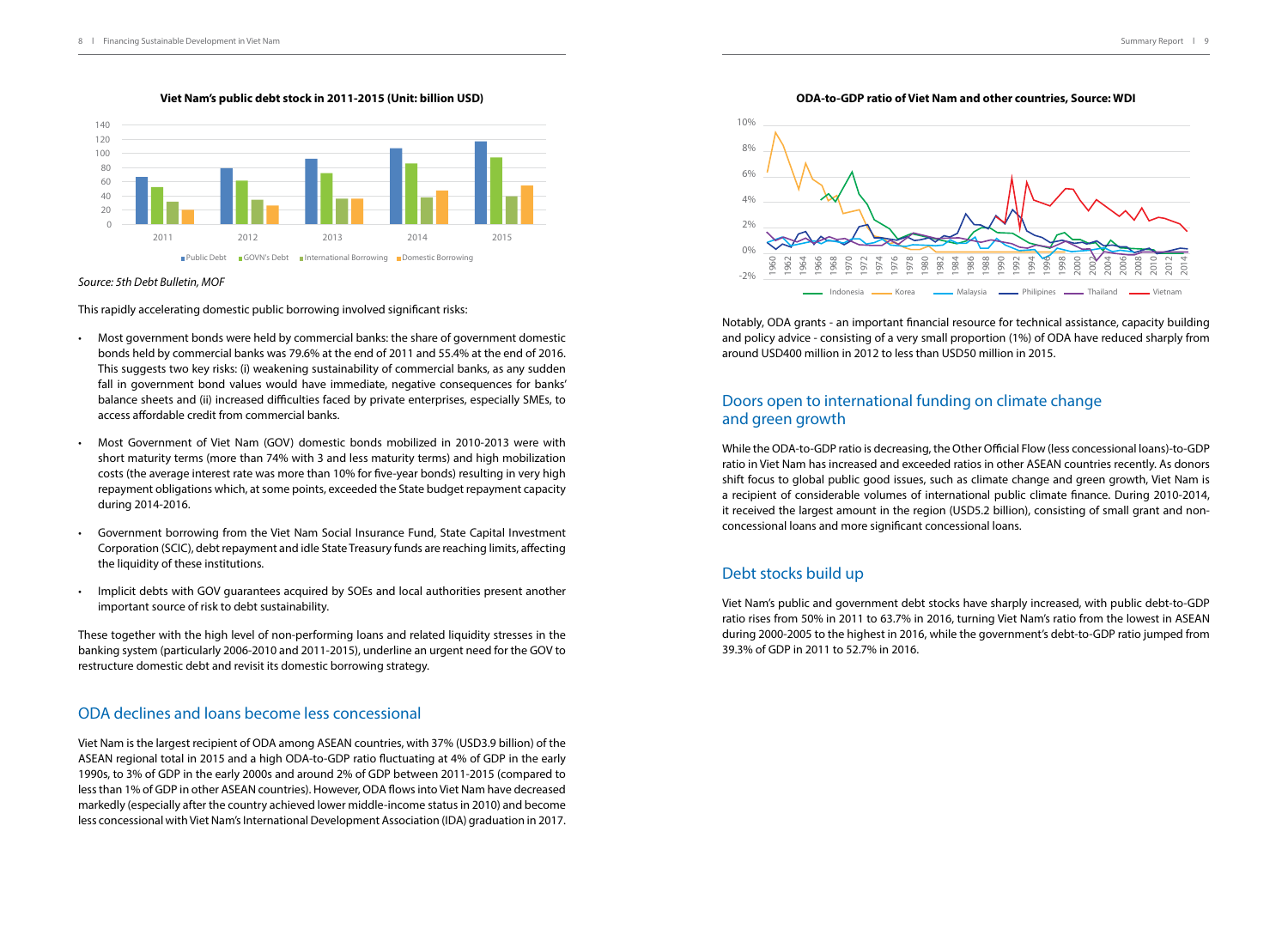

The rise in domestic public debt and government guaranteed debt have been the main contributors to the increase in public and government debt stocks. It is important to note that Viet Nam is not a highly indebted country and while public debt interest payments have risen in recent years, these trends are not out of line with other countries in the region. However, the fast building up public debt stock and GOV obligations to repay domestic public debt at some points exceedingd the State budget repayment capacity during 2014-2016, prompted the National Assembly to adopt ceilings on public and government debts, and requested GOV to apply a more sustainable debt management plan.

#### FDI: high volumes, but quality remains modest

FDI inflows into Viet Nam have accelerated - especially since its accession to the World Trade Organization (WTO). Moreover, such flows have also been at a high level compared to other ASEAN countries, except Singapore. Notably, FDI in manufacturing during 2015 accounted for almost 70% of FDI to Viet Nam, much higher than in Indonesia (40%) and the Philippines (38%). Public debate in Viet Nam underlined several weaknesses in FDI quality, such as low levels of technology, technology transfers and linkages with domestic enterprises, negative environmental impacts and inadequate contributions to government revenue compared to the high level of FDI incentives (especially in tax exemptions and access to land) which, in turn, contributed to an uneven playing field for domestic private enterprises.

**FDI inflows into Viet Nam (1988-2016) - Source: GSO**



### Remittances to Viet Nam: stable at a high level

Viet Nam is amongst the top 10 countries in the world (second in ASEAN after the Philippines) in terms of receiving remittances - representing 2.5% of global remittances in 2017. Annually, remittances accounted for 6-8% of annual GDP during 2006-2017 in Viet Nam, much higher than for other developing countries (average of 1-2% GDP), similar to FDI inflows and four-fold higher than ODA into Viet Nam. Such flows could make more significant contributions to the country's economic development, foreign exchange reserves and balancing its current account, should more remittances be directed to productive investments.

#### Domestic private investment: yet to become a key finance source driving Viet Nam's growth

The share of Viet Nam's domestic private finance in total development finance resources is relatively low and slowly increasing compared to other ASEAN countries. As a proportion of GDP, it fluctuated from 8% in 2000 to 16% in 2007 and 13% in 2015. Viet Nam's domestic private finance share of total development finance resources (23%) is below the ASEAN average (31%). In 2015, the share of domestic private investment in total investment in Viet Nam was 38.67%, much lower than 56.3% in Lao PDR, 58.2% in Malaysia, 80.6% in the Philippines and 68.2% in Thailand. The same finding is noted when comparing Viet Nam to ASEAN nations at similar levels of lower middle-income Gross National Income (GNI) per capita (around USD1,900). This suggests a relatively lower share of domestic private investment is more related to Viet Nam's economic structure, characterized by the private sector and enterprises remaining relatively smaller than the State sector, State-owned enterprises (SOEs) and FDI. It should be noted, however, that the domestic private share of total investment in Ho Chi Minh City – the growth engine of Viet Nam – was around 65% in 2015-2016 and similar to other ASEAN countries.

#### **Composition of development investment in Viet Nam, Ho chi Minh City (source: GSO) and some ASEAN countries (source: Development Initiative), Unit: % in total**



In line with the GOV identifying the domestic private sector as the future driver of Viet Nam's growth and experiences of middle-income countries, expanding domestic private domestic investment to become a major source of development finance should be a key future priority to meet SDG financing requirements.

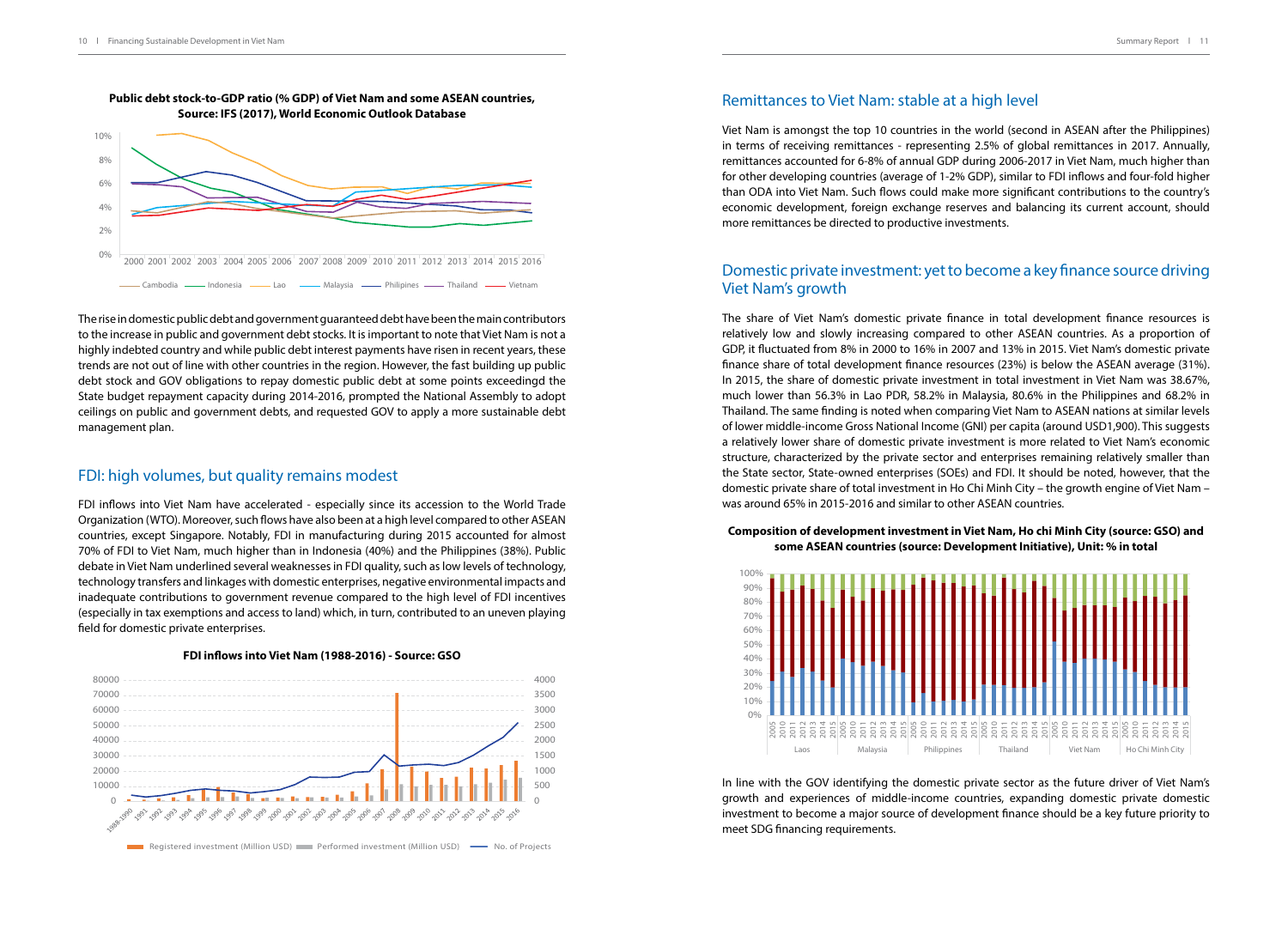### The way forward:

#### **Integrated solutions within an Integrated National Financing Framework**

Given the mixed development financing outlook facing Viet Nam, the country must address key challenges to continued rapid growth in some finance sources and expedite growth in other key finance types where levels and trajectories remain low. Most importantly, it must ensure resources can be mobilized and channeled into effective investments that yield sustainable development results. The Integrated National Financing Framework, outlined in the Addis Ababa International Conference on Development Financing, highlights the criticality of government developing an integrated policy and institutional framework to address these challenges in parallel. Applying the "whole government" and "whole society" principle of 2030 Sustainable Development Agenda, the integrated policy actions should also aim to manage interactions between development finance sources to leverage synergies and ensure investments across all aspects of the financing landscape contribute to Viet Nam's achievement of the SDGs.

#### **Accelerate Private sector development**

In the context of the fast-changing international finance landscape, globalization and acceleration of Industrialization 4.0, given the fact that domestic private investment is relatively small and slowly growing, its growing important role – as an engine of the country's growth - in the next development stage of Viet Nam as a lower middle-income country is widely acknowledged by policy-makers and in key country strategic documents. Addressing bottlenecks to expanding the domestic private sector and domestic private investment is among Viet Nam's first priorities, actions are defined in government strategy and implementation is underway. Within this context, a key priority is to accelerate the private sector's development and investment expansion in Viet Nam through prioritization of three areas of action.

- Firstly, a level playing field must be created for the domestic private sector, including reforming SOEs and revising FDI policies to facilitate domestic private firms' market entry, with enhanced linkages in domestic and global value chains.
- Secondly, policies and targeted support must be realized to help domestic private enterprises grow, enhance productivity and competitiveness, improve linkages in domestic and global value chains, while simultaneously accelerating a necessary transition from the informal to formal economy.
- Thirdly, efforts must be intensified to improve the enabling environment for business, support domestic enterprises to access land and credit as well as technical capacities to adopt new technologies and grasp opportunities offered by Industry 4.0. Establishment of independent institutions specialized in providing training and R&D support to Vietnamese private firms (impeded by their small size and inability to afford investments in R&D, applying high technologies and training) would be necessary.

#### **Shift the FDI attraction focus from quantity to quality**

To ensure FDI policies become an integrated part of the national development strategy and maximize FDI's positive impact on national economic growth, society and environment, the focus of FDI attraction should shift from quantity to quality, in parallel and contributing to actions to accelerate domestic private sector development. It is important to establish clear international

standards in terms of technology requirements, domestic content with technology transfers and linkages to domestic firms, and compliance with stricter energy efficiency and environmentalsafety standards. Strengthened institutional capacity and systems for rigorous screening, appraising and approval of FDI projects to ensure adherence to international standards should also be prioritized.

Furthermore, it is imperative Viet Nam moves from using tax incentives and other privileges as means to attract FDI, while strengthening its active participation in international initiatives to address harmful tax practices of countries in FDI attraction and enhance actions to limit the competition between provinces using tax and other incentives to attract FDI. Furthermore, Viet Nam should champion more effective incentives to attract high-quality and long-term FDI focused on high human resource skills and capacities, domestic purchasing power, long-term predictability of investment regulations, consistent application of the rule of law, political stability, quality infrastructure (transportation and utilities) and competitive support services and supplies of domestic enterprises.

#### **Drive for efficiency and effectiveness of public spending and investment**

Noting that expanding GOV revenues will only be effective if budget resources are used efficiently and public investment is effective, the government is urged to ensure effectiveness of recurrent expenditure as well as the efficiency, transparency and accountability of public investment. While it is important to continue streamlining the government apparatus and reducing the large number of personnel on government payrolls, parallel actions are needed to ensure greater government apparatus efficiency. Possible savings gained by reducing recurrent expenditure on salary payments can unlock the door to increased State spending on R&D and investing in "21st Century skills" necessary for Viet Nam to seize opportunities from Industry 4.0. Setting clear criteria and establishing suitable institutional arrangements for prioritization and selection of public investment projects that are growth-enhancing and crowding-in private investments are recommended as urgent actions towards public investment efficiency, in addition to management transparency, accountability and fighting corruption.

#### **Improve sustainability of revenue through tax base expansion and better management of State assets**

Viet Nam must sustainably expedite growth in government revenues and ensure resources are invested effectively and utilized efficiently. In this regard, the GOV is encouraged to continue expanding domestic revenue from taxation as a more sustainable and reliable source of revenue. This can be realized by introducing new taxes, such as property and CO2 emission/carbon ones, reconsidering the ceiling of tax and fee revenue-to-GDP ratio and applying international standards in classifying and collecting data on non-grant revenues from taxes, fees and charges to help identify issues and formulate policy actions more precisely. The application of the fixed and flat tax rates as well as use of a flat basis to calculate tax payable amounts should be reconsidered in connection to efforts supporting MSMEs to grow in size and become formal. Lastly, Viet Nam is recommended to enhance management of State assets to help boost the economy, finance social and economic infrastructure as well as covering maintenance costs without competing with government budgets, leaving more for spending on healthcare, education and other social initiatives.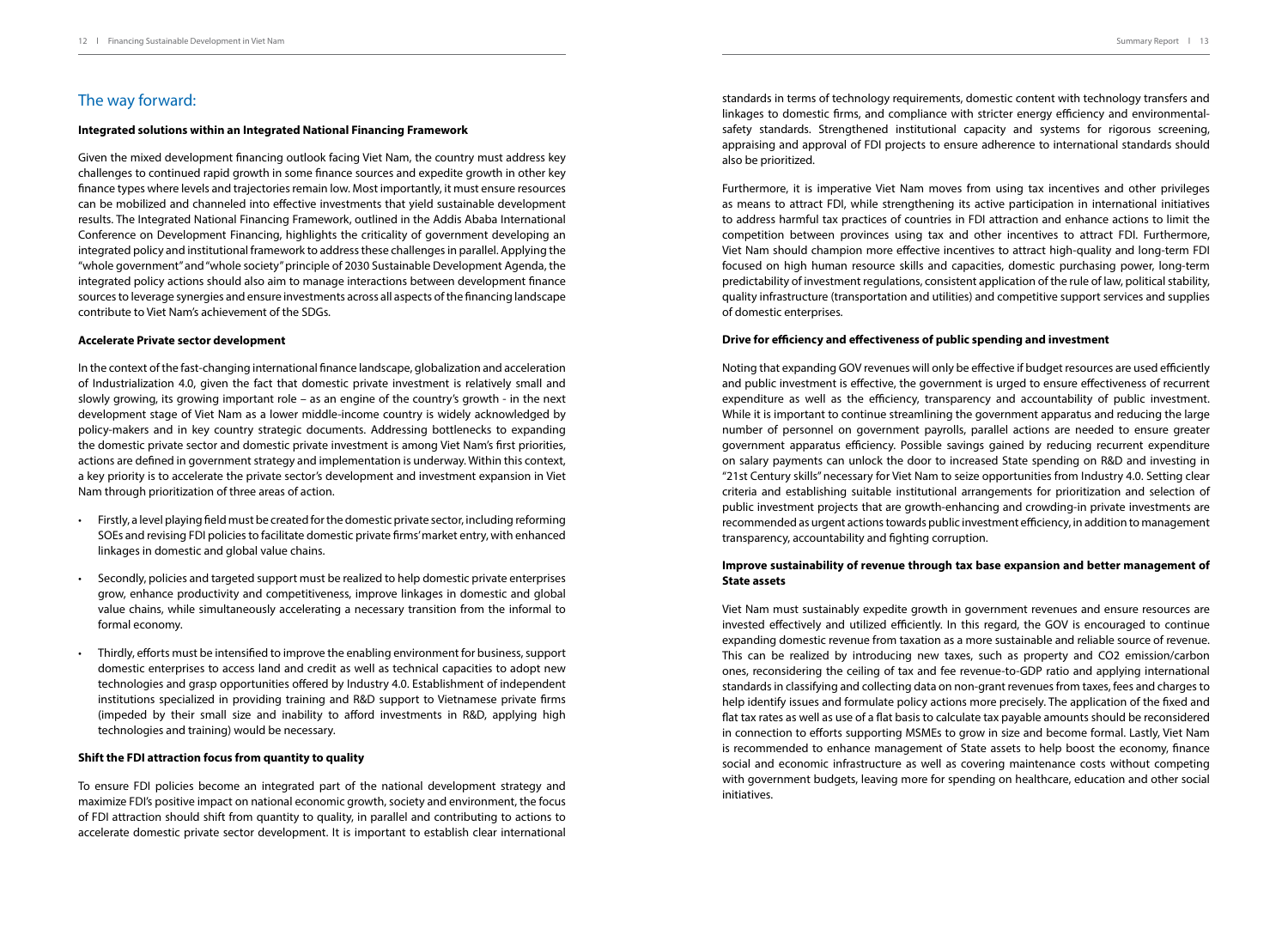#### **Decentralization: addressing fragmentation and coordination problems**

Given the fragmentation and coordination problems related to decentralization in Viet Nam, urgent action is necessary to identify and implement solutions. Firstly, the issue of falling public investment in the face of decentralization must be tackled. National budgets and planning for large-scale infrastructure and related investments should be strengthened as local governments typically lack the technical capacity to plan and implement such complex projects. One significant disadvantage of sub-national public investment is it tends to be more pro-cyclical than public investment at national level. In addition, local level public investment associated with sub-national authorities is constrained due to pronounced vertical and horizontal coordination problems that need addressing. Remedial actions include clearly specifying respective divisions of labour, roles and responsibilities of central versus local authorities applying co-financing arrangements and matching grants with formal consultation processes that embed representatives of national agencies within local government structures and following Organization for Economic Cooperation and Development (OECD) countries' lead in applying various forms of conditionality to align national and local priorities. An example is tying the availability of investment resources to a specific timeframe, insisting on counterpart financing from local governments as well as ex-post evaluation of outcomes. Finally, creating inter-governmental coordination mechanisms at local level is essential, especially among provinces and cities and within large cities to address serious horizontal coordination problems, in addition to focusing on the quality of local institutions through increasing transparency, reducing fragmentation of local institutions and streamlining decision-making processes.

#### **Manage the smooth transition to ODA graduation**

While the effective utilization of currently available ODA resources remains paramount, ensuring ODA projects address key growth bottlenecks and crowd-in private sector investment, Viet Nam must manage the transition from ODA smoothly by developing and implementing exit plans and exploring new resource mobilization opportunities. To avoid concessional lending grinding to a halt simultaneously, government and donors should work together to develop ODA programmes and projects in the next five to 10 years based on anticipated levels of resources and develop a plan to transition from concessional loans. At the same time, expanding access to new international development finance sources on climate change adaptation and mitigation, green economy, as well as developing new partnerships with international private foundations and philanthropic organizations will be needed if Viet Nam is to sustain public investment after graduation from concessional ODA.

#### **Prudently manage public debt**

Given the rapid accumulation of public debt and its associated risks, it is imperative to develop and implement public debt management legislation, strategies, plans and policies as integrated parts of the national development plan and INFF. In particular, it is necessary enhance the latter's linkages to Socio-Economic Development Plans (SEDPs), Medium-Term Public Investment Programme (MTPIP) and three-year Financial and Budgetary Plans, their coherence with other legal documents, policies and regulations on the State budget, public investment, enterprises, banking system, Social Insurance Fund and State Treasury (as major holders of GOV bonds). Moreover, national capacity must be strengthened to analyze opportunities, challenges, costs and risks in all sources of public debt and borrowings, forecasting and advice on future GOV borrowing needs and repayment obligations as well as developing and implementing mechanisms to monitor, supervise, control and manage GOV borrowing risks (local government, GOV guaranteed and SOE borrowing). Close public debt monitoring and evaluating (using standard international definitions, classifications and M&E indicators in planning and monitoring public debt) will result in timely, accurate information and data for wide dissemination to users following international best practices in public debt M&E and information disclosure.

#### **Manage interlinkages and foster synergies of different financial resources**

Going forward, an improved understanding and capacity to manage interactions between development finance sources will be essential. Such an understanding and capacity will not only help limit negative impacts (such as when capital inflows and pro-cyclical domestic investment destabilized Viet Nam's macro-economy in 2007), but also to maximize positive synergies of different development finance resources while ensuring macro-economic stability, sustainable debt management and stable economic growth. Such an understanding and capacity will also help to define more ODA and public investment projects that catalyze new quality FDI inflows and domestic private sector investment projects contributing to economic growth. They will also help limit the impact of public investment projects, including by SOEs, in 'crowding out' private investment (including through the latter's competition for domestic credit) and define more public investment projects that can 'crowd-in' domestic private sector investment and support private sector development.

#### **Conclusion**

As Viet Nam embarks on a more inclusive development pathway and a new growth model based on higher productivity, stronger international competition and creating more productive jobs for all as Industry 4.0 accelerates, the urgency to develop a strategy to mobilize and utilize development financial resources will become increasingly acute. The country must formulate a new strategy to engage all stakeholders in mobilizing resources to finance hard and soft infrastructure investments, human capital improvements - especially equipping its labour force with "21st Century skills" - in particular and achievement of the SDGs in general.

This assessment of development finance has identified the challenges and opportunities for Viet Nam to mobilize the right scale and mix of financial resources and to ensure effective utilization and sustainability of its development finance. This study proposed interlinked policy actions to be formulated and implemented within a national integrated finance framework consistent with and suited to Viet Nam's new growth model. The new development finance strategy and its implementation should be an integral part of Viet Nam's reforms in public finance management and public investment, its plans for SOEs and particularly the development of private SMEs. It should also be sensitive to the country's efforts to minimize disparities, improve its productivity and competitiveness, economic and social inclusion, environmental sustainability and climate resilience. Now is the time for all stakeholders to act in a concerted manner on the identified challenges to realize the country's aspirations to achieve its SDG agenda to lift Viet Nam's human development to new heights.